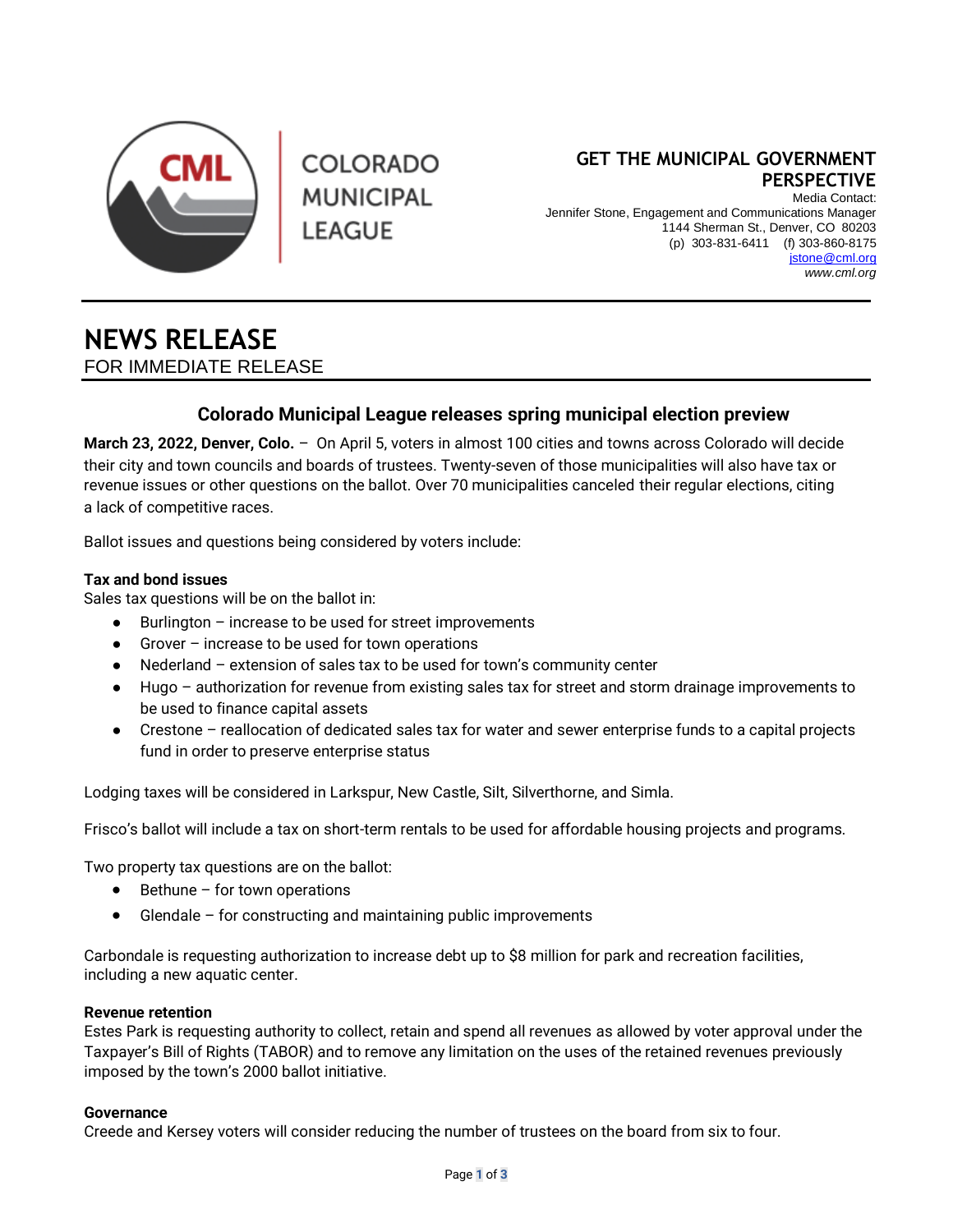The recall of the mayor is on the ballot in Crestone, as is the option to vote for a candidate to succeed the mayor should the recall be successful.

## **Broadband**

Timnath is seeking approval to join the 118 municipalities already exempted by local voters from the statutory restriction on providing broadband or telecommunications services that also prohibits most uses of municipal funding for infrastructure to improve local broadband or telecommunications services.

## **Marijuana**

Marijuana businesses are on the ballot in:

- Burlington retail stores, in a question that would also authorize a marijuana sales tax
- Hooper three questions authorizing retail stores, medical stores, and medical marijuana delivery, and two issues authorizing a sales tax on retail marijuana and an excise tax on retail marijuana
- Ignacio one question to authorize retail stores and an occupation tax on the sale of retail marijuana and a separate question to authorize medical stores and an occupation tax on the sale of medical marijuana
- La Veta medical and retail businesses
- Morrison one retail store, and a marijuana sales tax

Taxes on marijuana sales are also being considered in Glendale and Ordway.

#### **Publication requirements**

To save money on publication costs, Estes Park is requesting authorization to no longer publish in the newspaper the bills list or contracts awarded and to publish ordinances by title only, provided the information be published on the town website instead. Hotchkiss is also requesting permission to publish ordinances by title only in the newspaper and instead publish the ordinance in full on the town's website.

#### **Election changes**

Kersey is asking voters to move their regular elections to November of even-numbered years.

#### **Charter amendments**

Several charter amendments are on the ballot in home rule municipalities around the state.

- Glendale has two charter amendments on the ballot, to update language to be gender neutral and to implement term limits for the mayor and council members of four consecutive terms.
- Johnstown's charter amendment would make changes to initiative and referendum petition requirements.
- Larkspur has 13 charter amendments up for approval, including several amendments which would update language to be gender neutral, clarify language relating to registered electors, and make changes to conform to state election codes. A final amendment would update sections relating to powers and duties of the council and mayor.
- Pagosa Springs voters will consider a citizen-initiated amendment that would impose a fee on short-term rentals to be used for workforce housing.
- Timnath has two amendments on the ballot: one to re-establish term limits for elected officials as set forth in the Colorado Constitution, except that the terms considered to be consecutive shall be at least two years apart, and one to change certain election-related deadlines to conform to the Colorado Municipal Election Code of 1965.
- Woodland Park has three amendments on the ballot, regarding conflict of interest provisions, filling council vacancies, and removal of elected and appointed officials from office.

#### **Special elections**

The City of Louisville will conduct a special election on April 19 regarding a referendum on an ordinance concerning an amendment to a development plan.

The City of Glenwood Springs will hold a special election on May 3 with two ballot questions. The first question is a charter amendment that would add an election requirement to any sale or permanent closure of the municipal airport. The second question is a referendum to repeal an ordinance concerning annexation of property.